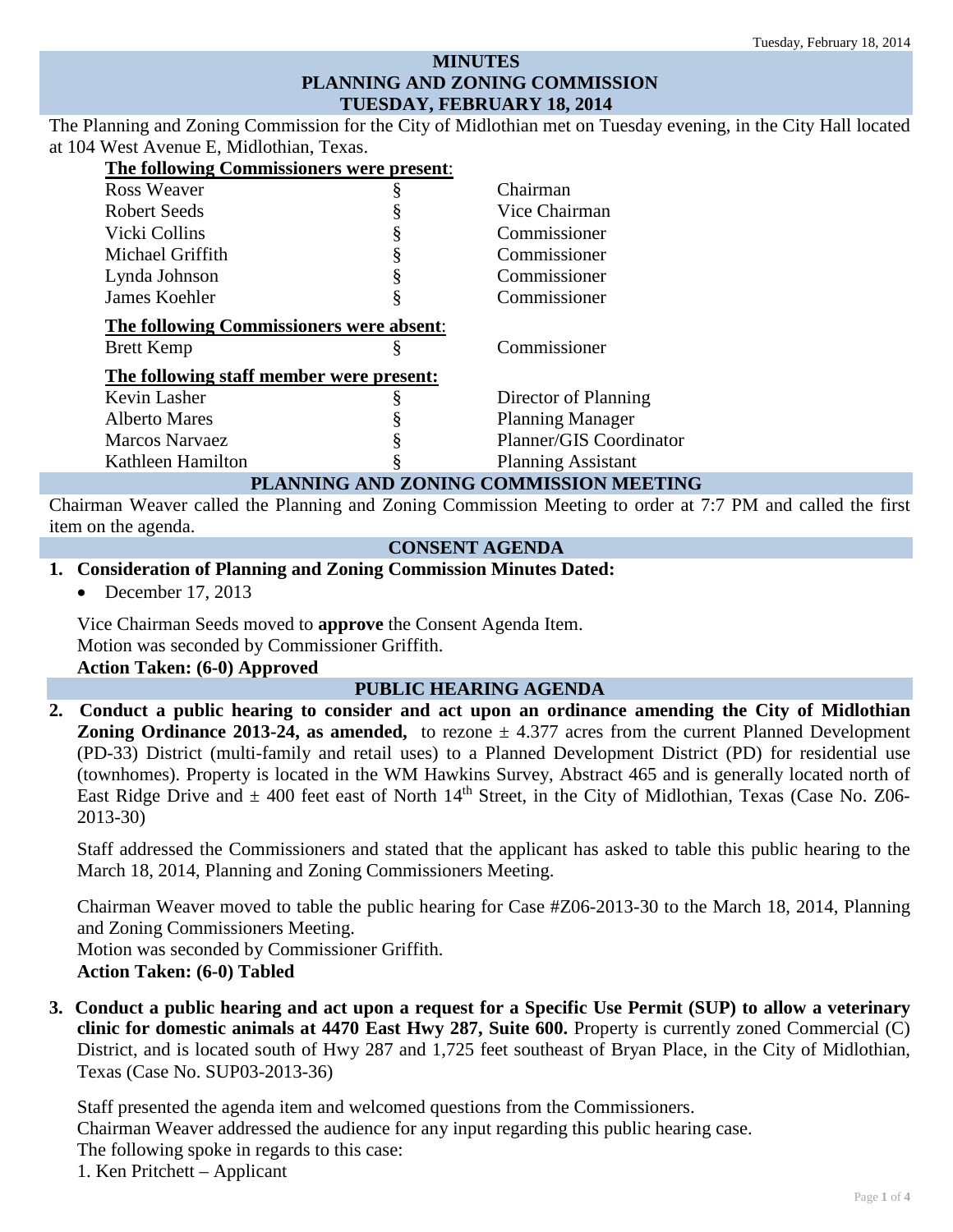# **PUBLIC HEARING AGENDA- CONTINUED**

Vice Chairman Seeds moved to **close** the public hearing. Motion was seconded by Commissioner Koehler. **Action Taken: (6-0) Closed Public Hearing**

Chairman Weaver moved to **approve** this item as presented, with the following staff recommendations:

- 1) All tenant separation walls (demising walls) will need to extend to the roof deck.
- 2) An additional layer of 5/8" gyp board will need to be added to the inside surfaces of the tenant demising walls with new joint and base calking applied in a manner that mitigates the transmission of sound through the wall structure.
- 3) A layer of sheet vinyl (or rubber) would be applied to the new gyp board layer on the inside wall to provide additional covering of wall joint seams and gaps to mitigate microbe formation, and to enhance the sound attenuation capabilities of the wall itself. This additional application is typical for veterinary clinics that contain surgery facilities.
- 4) This use shall only include the diagnosis and treatment of diseases and injuries of animals, especially domestic animals. On-site diagnosis and treatment of large, hoofed animals shall not be allowed at this location.
- 5) Outside boarding of any animals shall be prohibited. Boarding shall be limited to only those animals which are required to be kept overnight as a result of a surgical procedure or for treatment of a medical condition. Any animals kept overnight shall be kept indoors.
- 6) At the time of building permit submittal, the applicant shall submit to-scale drawings of the fire sprinkler layout and fire alarm device layout for the existing tenant space. Should, any modifications be proposed to either system, the Fire Department will require engineered plans of the modified systems for review and approval.

Motion was seconded by Commissioner Johnson. **Action Taken: (6-0) Approved**

**4. Conduct a public hearing to consider and act upon an Ordinance amending the Zoning Ordinance of the City of Midlothian, Texas, specifically Ordinance No. 2013-24, as amended**, extending the boundaries and adopted regulations of PD-61, approved under Ordinance 2013-40 and rezone  $\pm 12.195$  acres from the current Agricultural (A) District to PD-61; Said  $\pm$  12.195 acres being situated in the W. W. Rawls Survey, Abstract No. 915 and located west of FM 663 and  $\pm$  2,200 feet south of Harvest Hill, in the City of Midlothian, Texas (Case No. Z07-2013-35)

Staff presented the agenda item and welcomed questions from the Commissioners.

Chairman Weaver addressed the audience for any input regarding this public hearing case. The following spoke in regards to this case: 1. Mark Shelton – Engineer, Civil Solutions 2. Wayne Orr – 2841 FM 663

Vice Chairman Seeds moved to **close** the public hearing. Motion was seconded by Commissioner Collins. **Action Taken: (6-0) Closed Public Hearing**

Commissioner Collins moved to **approve** this item to extend the boundaries and adopted regulations of PD-61 to  $\pm$  12.195 acres with the following changes made to the condition of approval to reflect the updated site plan in Ordinance 2013-24, as amended:

- 2) This planned development shall contain no more than 193 residential lots with 5 different lot types (see breakdown below):
	- 80-84 foot wide lots 88 lots
	- $\blacksquare$  85-89 foot wide lots 34 lots
	- $\blacksquare$  90-99 foot wide lots 21 lots
	- $100 +$  foot wide lots 50 lots
- 4) A second point of access onto FM 663 shall be required and built prior to beginning of construction of Phases 2-4.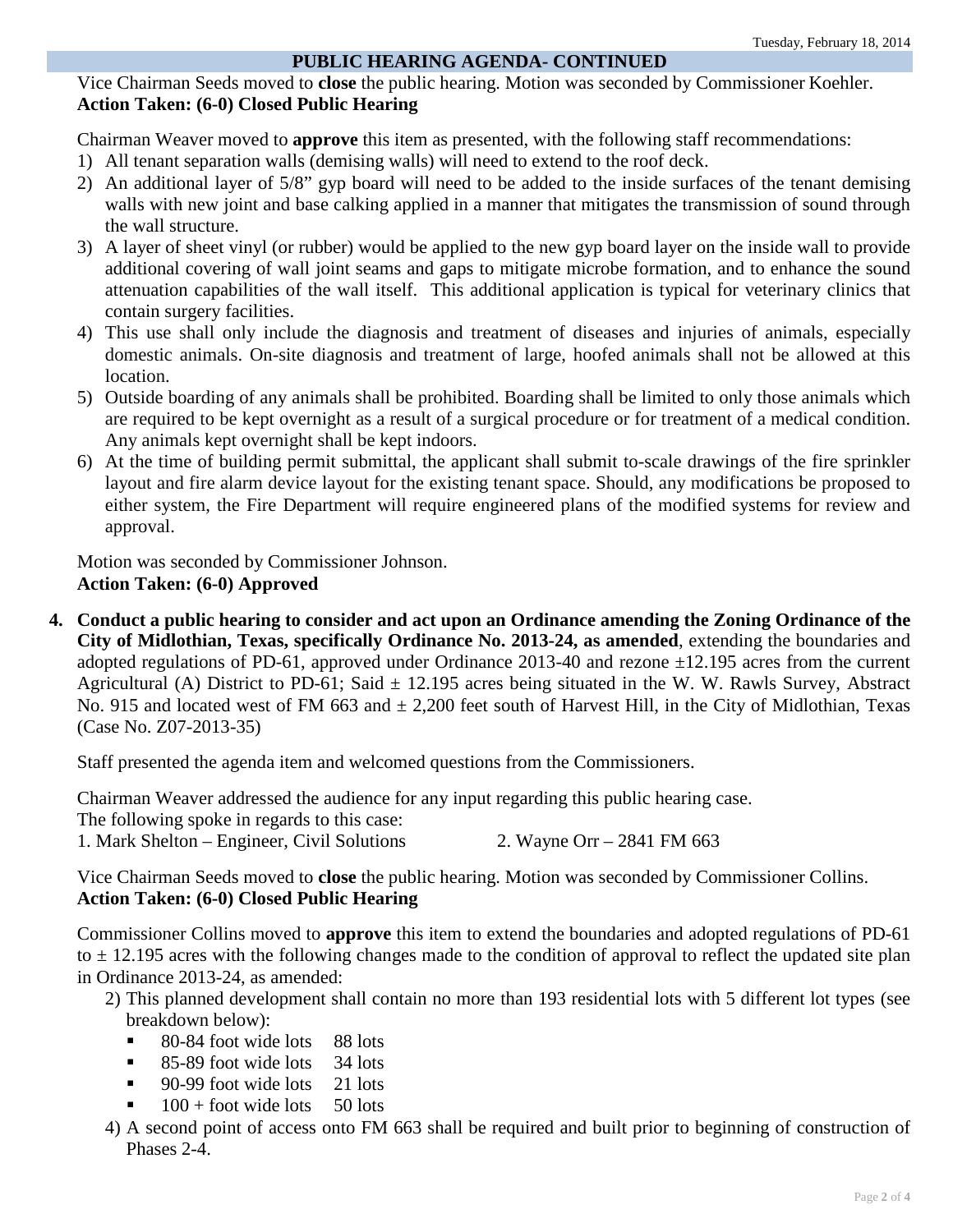### **PUBLIC HEARING AGENDA- CONTINUED**

- 5) A total of approximately 25 decorative streetlights shall be placed throughout this 81-acre development as indicated in the site development plan (every intersection and every 600 feet).
- 9) A total 7.663 acres of open space, as shown on the approved development site plan, shall be maintained by the Autumn Run Homeowners Association.
- 13) An expanded private park measuring 1.091 acres shall be placed, based on the development site plan, with a 14-foot high pavilion measuring 24 feet wide and a playground measuring approximately 2,300 square feet with slides, swings and climbers that complies with Consumer Product Safety Commission (CPSC), American Safety for Testing Materials (ASTM), and American with Disabilities Act (ADA) regulations.
- 16) The wrought iron type fence for the open space lot on the southern side of this tract shall set back a minimum 15 feet from the property line and the area in between shall be screened with vegetative screening.

Motion was seconded by Commissioner Johnson.

## **Action Taken: (6-0) Approved**

### **REGULAR AGENDA**

The Commissioners agreed to staff recommendation on presenting Agenda Item No.'s 5 and 6 together, however to be acted on separately.

**5. Consider and act upon a preliminary plat of Autumn Run, Phases 1-4.** Property contains  $\pm 81.607$  acres, and is in the W. W. Rawls Survey, Abstract No. 915 and located west of FM 663 and  $\pm$  670 feet south of Harvest Hill, in the City of Midlothian, Texas (Case No. PP05-2013-31)

Staff presented the both agenda items and welcomed questions from the Commissioners.

Chairman Weaver moved to **approve** the preliminary plat as with the following conditions:

1) The rezone to extend the boundaries of PD-61 shall be approved by City Council prior to the final approval of the remaining acreage in the preliminary plat. Upon successful rezone, the remaining acreage shall be approved and be part of the overall preliminary plat approval. No final plat of this area shall be accepted until this area is successfully rezoned or meets the requirements of the current zoning district in place at the time of application.

Motion was seconded by Commissioner Griffith. **Action Taken: (6-0) Approved**

**6. Consider and act upon a final plat of Autumn Run, Phase One.** Property contains  $\pm 81.607$  acres, and is in the W. W. Rawls Survey, Abstract No. 915 and is located west of FM 663 and  $\pm$  670 feet south of Harvest Hill, in the City of Midlothian, Texas (Case No. FP03-2013-32)

Chairman Weaver moved to **approve** the final plat as presented. Motion was seconded by Vice Chairman Seeds. **Action Taken: (6-0) Approved**

**7. Consider and act upon a preliminary plat of McAlpin Manor.** Property contains  $\pm$  249.248 acres and is in the E.A. Braly Survey, Abstract 284, J.P. Survey, Abstract 881, J. Poindexter Survey, Abstract 882 and the E. Sullivan Survey, Abstract 1012 and is located south of McAlpin road and 950 feet west of Kolter Lane, in the City of Midlothian, Texas (Case No. PP04-2013-29)

Staff presented the agenda item and welcomed questions from the Commissioners.

Chairman Weaver moved to **approve** the final plat as presented. Motion was seconded by Vice Chairman Seeds. **Action Taken: (6-0) Approved**

Due to conflict of interest regarding Agenda Items No.'s 8 and 9, Chairman Weaver excused himself from the Planning and Zoning Commissioner's Meeting. Vice Chairman Seeds would act as Chairman for those two cases.